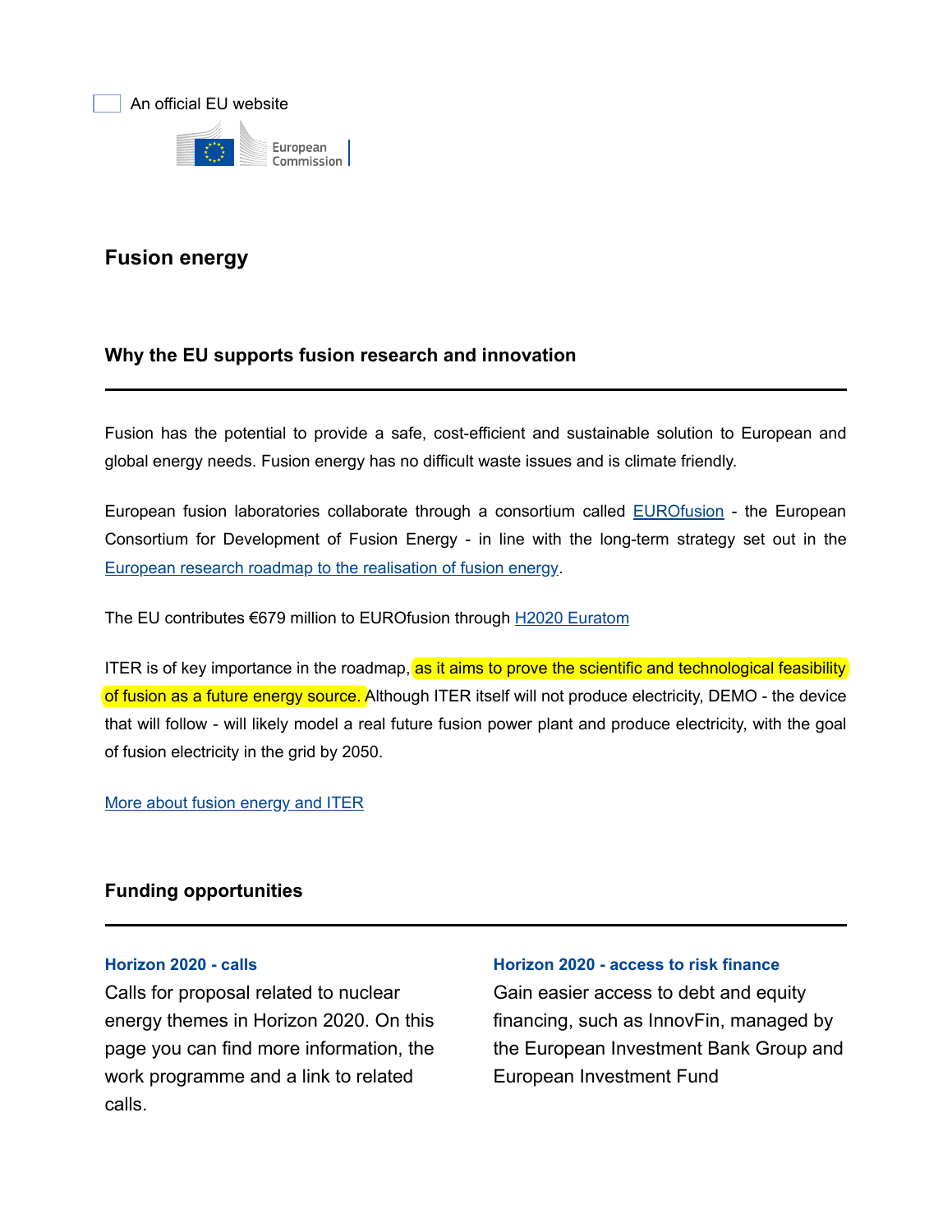#### [Euratom](https://ec.europa.eu/programmes/horizon2020/en/h2020-section/euratom)

The Euratom programme provides funding for fusion research

#### [NER 300 programme](https://ec.europa.eu/clima/policies/innovation-fund/ner300_en)

Funding for innovative low-carbon technology research with focus on environmentally safe Carbon Capture and Storage (CCS) and innovative renewable energy technologies

# [European structural and investment funds](https://ec.europa.eu/regional_policy/en/funding/)

Energy research related calls may be found in these funds

#### [SOFT Innovation Prize](https://ec.europa.eu/info/research-and-innovation/funding/funding-opportunities/prizes/soft-innovation-prize_en)

Prize rewarding outstanding researchers or industries who find new solutions to the huge challenges of fusion energy.

#### [Connecting Europe Facility - energy](https://ec.europa.eu/inea/en/connecting-europe-facility/cef-energy)

CEF energy funds and finances energy infrastructure projects

#### [LIFE+ Climate Action](http://ec.europa.eu/environment/life/project/Projects/index.cfm?fuseaction=home.getProjects&strandID=3)

Co-financing for climate change mitigation and climate change adaptation research, supporting the transition to a low-carbon and climate-resilient economy

### [COSME](https://ec.europa.eu/easme/en/cosme-0)

 [\(ESIF\)](https://ec.europa.eu/info/funding-tenders/funding-opportunities/funding-programmes/overview-funding-programmes/european-structural-and-investment-funds_en) EU Programme for the Competitiveness of Enterprises and Small and Medium-sized Enterprises (COSME) aims to make it easier for SMEs to access finance in all phases of their lifecycle

# [Prize for renewable energy islands](https://ec.europa.eu/info/research-and-innovation/funding/funding-opportunities/prizes/prize-renewable-energy-islands-responsible-island_en)

Prize rewarding achievements in local renewable energy production for electricity, heating, cooling and transport on islands.

#### Collaboration and jobs

#### [Find project partners](https://ec.europa.eu/research/participants/portal/desktop/en/organisations/partner_search.html)

Find partners for open EU calls for proposal

#### [International cooperation](https://ec.europa.eu/info/research-and-innovation/research-area/energy-research-and-innovation/international-cooperation_en)

International cooperation between the EU and global stakeholders in energy

# Collaborate in energy research and [Public-private partnerships](https://ec.europa.eu/info/research-and-innovation/research-area/energy-research-and-innovation/public-private-partnerships-energy_en)

innovation public-private partnerships

Researcher jobs in related fields [Jobs \(EURAXESS\)](https://euraxess.ec.europa.eu/jobs/search?keywords=nuclear%20fusion)

#### **[EUROfusion](https://www.euro-fusion.org/)**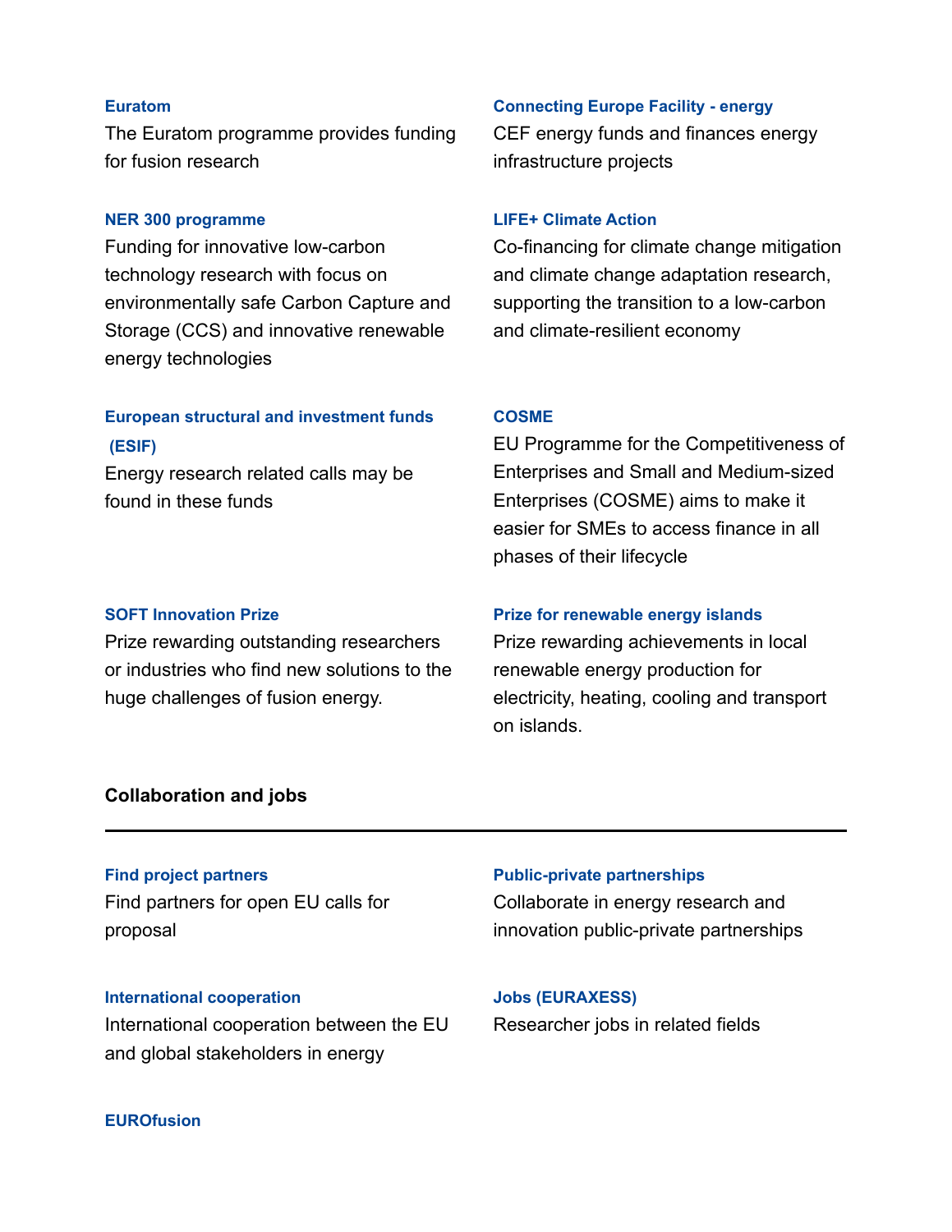European Consortium for Development of Fusion Energy, managing research activities on behalf of Euratom

# Projects and results

#### [Research project database \(CORDIS\)](https://cordis.europa.eu/search/en?q=%27nuclear%27%20AND%20%27fusion%27&p=1&num=10&srt=Relevance:decreasing)

The Commission's primary portal for EUfunded research projects and their results

#### [Horizon Magazine](https://horizon-magazine.eu/topics/energy)

Latest news, interviews and features about thought-provoking science and innovative research projects funded by the EU.

#### [Horizon Results Platform](https://ec.europa.eu/info/funding-tenders/opportunities/portal/screen/opportunities/horizon-results-platform)

Platform where framework programme participants present their results for you to search, contact their owners, and form partnerships.

#### [Project success stories](https://ec.europa.eu/research/infocentre/theme_en.cfm?item=Energy&subitem=Nuclear%20fusion)

Stories of particularly successful EUfunded projects

#### [Horizon 2020 dashboard](https://ec.europa.eu/info/funding-tenders/opportunities/portal/screen/home)

Access to real-time programme data with the ability to filter by country, region, theme and more.

#### [Results packs on energy](https://cordis.europa.eu/search/en?q=%2Farticle%2Frelations%2Fcategories%2Fcollection%2Fcode%3D%27pack%27%20AND%20language%3D%27en%27%20AND%20applicationDomain%2Fcode%3D%27ener%27%20AND%20(%27energy%27)&p=2&num=10&srt=contentUpdateDate:decreasing)

Thematic collections of innovative EUfunded research results in the energy field

#### Scientific publications, tools and databases

# [Strategic Energy Technologies Information](https://setis.ec.europa.eu/)

SET-Plan implementation progress reports giving data by priority area, country and energy source

#### [Scientific publications](https://ec.europa.eu/jrc/en/publications-list/fusion%2520energy)

System (SETIS) System (SETIS) Scientific energy research publications published by the European Commission's Joint Research Centre (JRC)

[Energy research tools and databases](https://ec.europa.eu/jrc/en/scientific-tools/fusion%2520) [EU publications portal](https://op.europa.eu/en/search-results?p_p_id=portal2012searchExecutor_WAR_portal2012portlet_INSTANCE_q8EzsBteHybf&p_p_lifecycle=1&p_p_state=normal&queryText=fusion+energy&facet.collection=EUPub&startRow=1&resultsPerPage=10&SEARCH_TYPE=SIMPLE)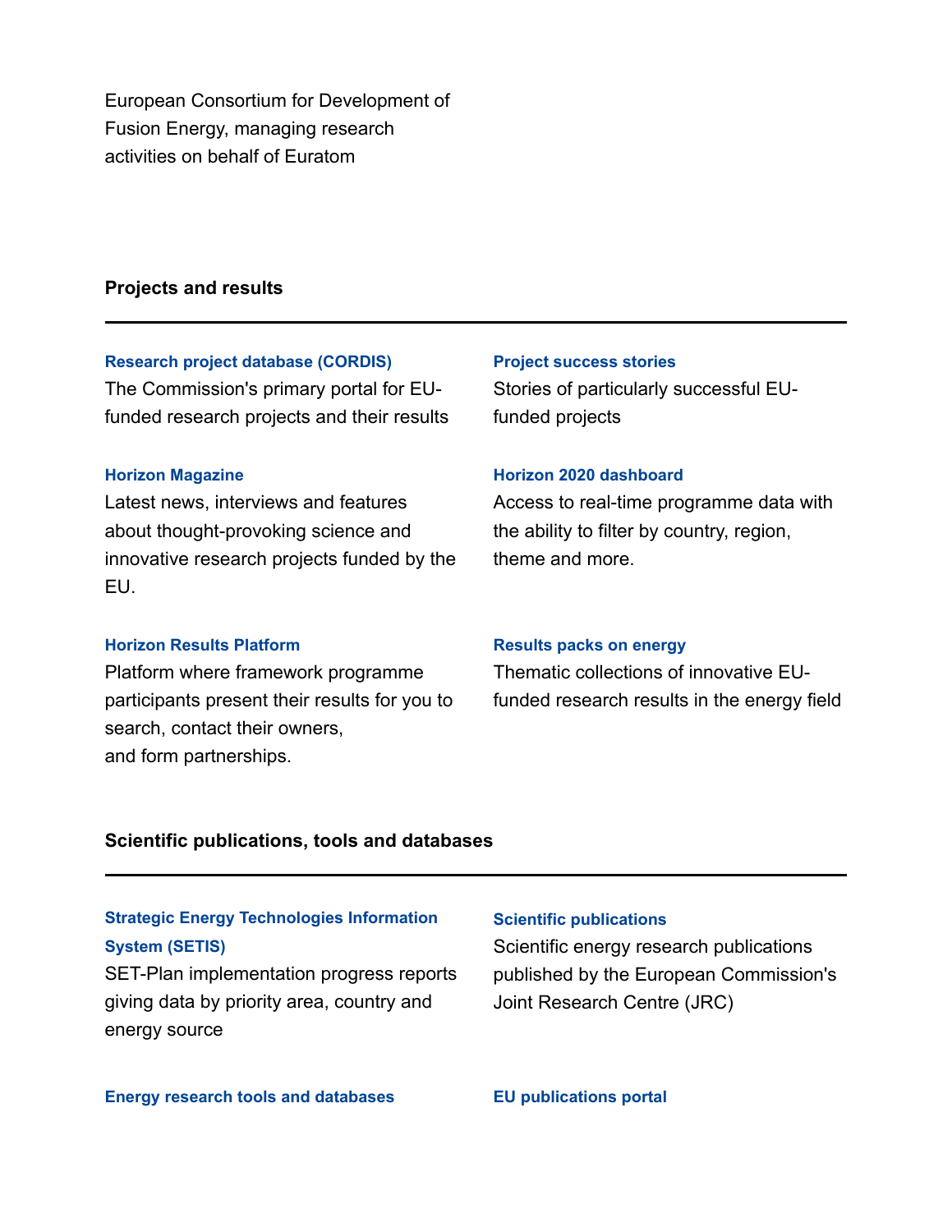The Commission's Joint Research Centre (JRC) compiles databases and develops software and modelling tools. You can access energy research related ones here

Online library of EU energy research publications

#### [EU Open Data Portal](https://data.europa.eu/euodp/en/data/dataset?q=energy&ext_boolean=all&sort=)

Single point of access to open data produced by the EU institutions - all data free to use for commercial and noncommercial purposes

#### **[OpenAIRE](https://explore.openaire.eu/search/find?keyword=energy%20research)**

You can access all scientific publications from Horizon 2020 via OpenAIRE

# **Contact**

# Research enquiry service

You can contact the research enquiry service to find out more about research in Europe, the EU's research and innovation funding programmes as well as calls for proposals and project funding.

[Ask a question](http://ec.europa.eu/research/index.cfm?pg=enquiries)

#### National contact points

The national contact points (NCP) network gives guidance and information on participating in Horizon 2020. NCPs are established in all EU countries and many non-EU countries.

[Find your national contact point](http://ec.europa.eu/research/participants/portal/desktop/en/support/national_contact_points.html)

#### Enterprise Europe Network